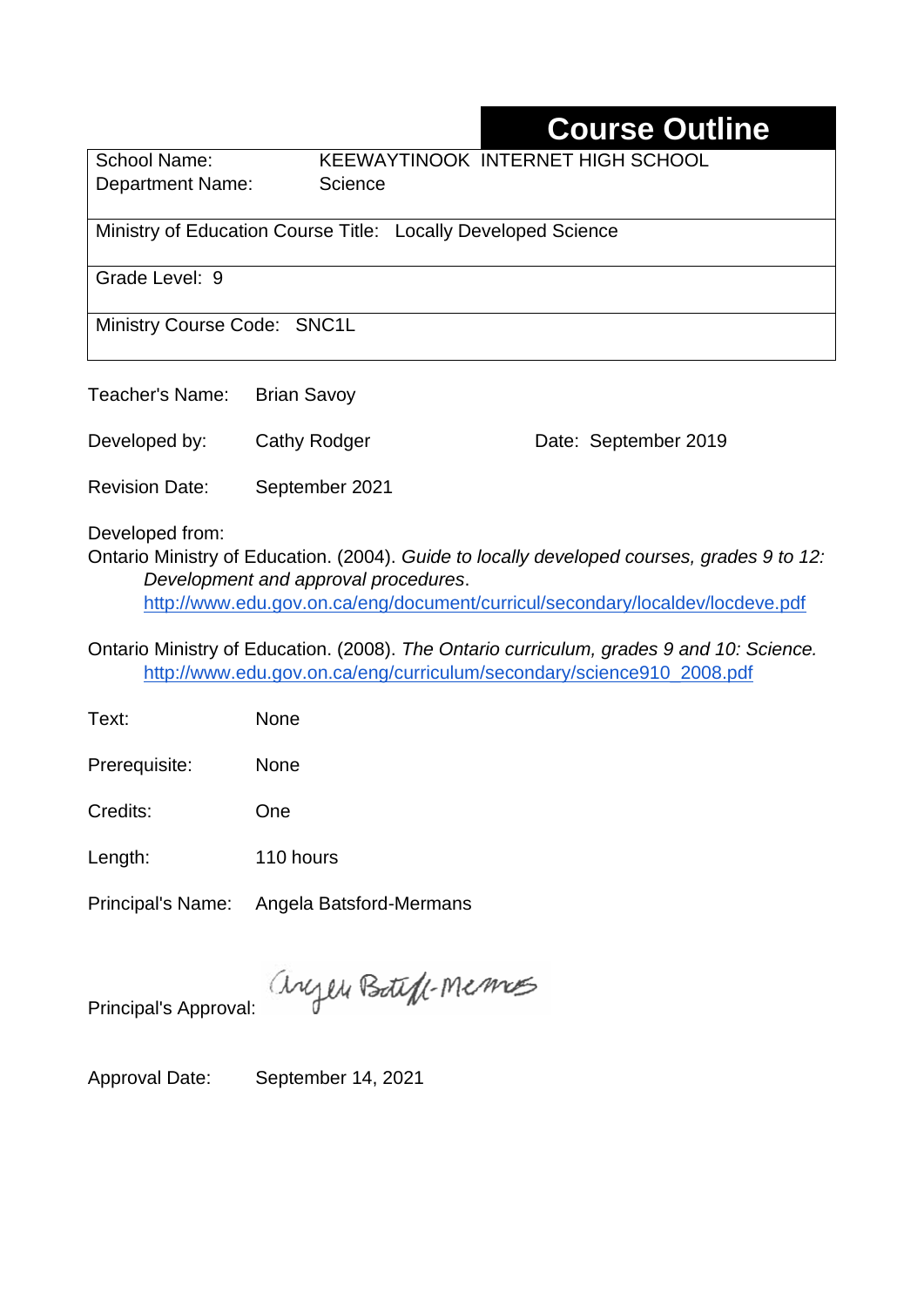## *Course Description/Rationale*

This course emphasizes reinforcing and strengthening science-related knowledge and skills, including scientific inquiry, critical thinking, and the relationship between science, society, and the environment, to prepare students for success in everyday life and the workplace. The students may proceed from this course to a Grade 9 Science Applied or Academic course, or a Grade 10 optional Locally Developed course, as a stepping stone to the Science Grade 11 Workplace course. Students explore a range of topics, including science in daily life, properties of common materials, life-sustaining processes in simple and complex organisms, and electrical circuits. Students have the opportunity to extend mathematical and scientific process skills and to continue to develop their skills in reading, writing and oral language through relevant and practical scientific activities.

# *Overall Curriculum Expectations*

**Science Inquiry: Science in Daily Life**

- Illustrate how science is a part of daily life;
- Use appropriate scientific skills, tools and safety procedures to investigate problems;
- Examine the connections between science and activities in daily life.

#### **Chemistry: Properties of Common Materials**

- Explain the characteristics and classification of common materials, using appropriate scientific terminology;
- Investigate the physical and chemical properties of common materials through laboratory activities;
- Analyze how the use of various materials is based on their physical and chemical properties.

#### **Biology: Staying Alive**

- Explain the systems and processes required by simple and complex organisms to sustain life;
- Investigate, through laboratory and field activities, the processes which simple and complex organisms use to sustain life;
- Analyze how personal health and safety in everyday life and in the workplace are protected through the proper use of equipment and safety practices.

#### **Physics: Electrical Circuits**

- Describe the characteristics of electrical circuits;
- Investigate simple electrical circuits, using safe practices;
- Analyze the practical uses of electrical circuits and their impact on daily life.

### *Course Content*

| <b>Unit</b>                                  |              | Length    |
|----------------------------------------------|--------------|-----------|
| 1. Scientific Inquiry: Science in Daily Life |              | 15 hours  |
| 2. Biology: Staying Alive                    |              | 25 hours  |
| 3. Physics: Electrical Circuits              |              | 25 hours  |
| 4. Chemistry: Properties of Common Materials |              | 25 hours  |
| 5. Making Personal Decisions                 |              | 20 hours  |
|                                              | <b>Total</b> | 110 hours |

## *Unit Descriptions*

#### **Unit 1 – Science Inquiry: Science in Daily Life**

Through study of science and its processes, students can acquire a valuable perspective on the workplace and everyday life. They use critical thinking and inquiry skills that include generating questions and being able to answer those questions experimentally with an understanding of the factors that might affect experimental results; the concept of a fair test. In addition, students learn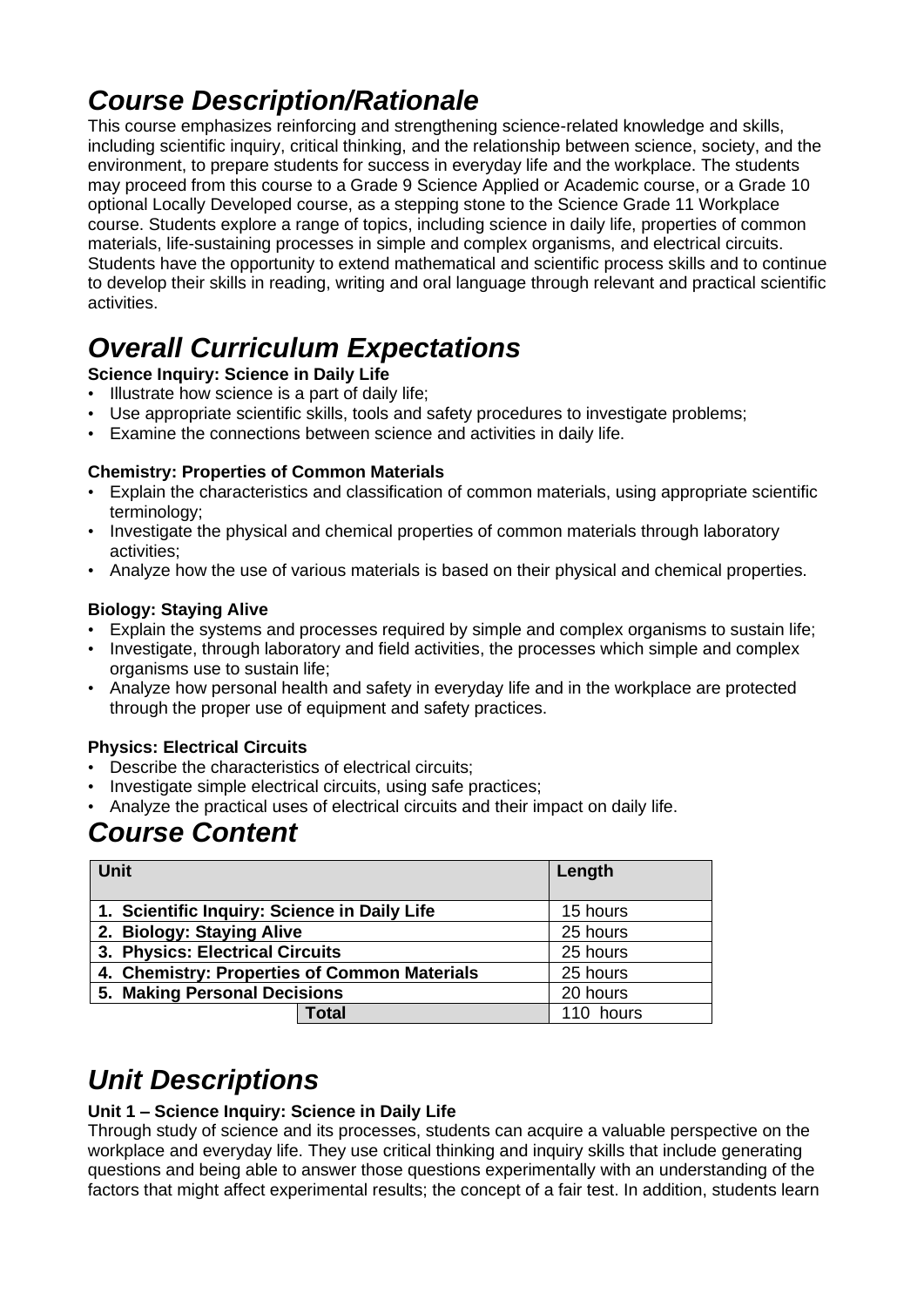to use common laboratory tools appropriately and safely and to make connections with how tools used in science are also used in daily life.

As students perform two simple experiments, they analyze the factors that affect the results of the experiments, change one factor, and observe the changes in the results. Students are introduced to a discrepant event, for which they brainstorm and analyze questions as: testable by experiment, answerable by research, or not answerable scientifically. They further analyze the testable questions for practicality. Students are introduced to General Lab Safety Rules. Students will devise a fair test method of comparison. They collect results and create bar graphs, which they use to discuss the materials and uses of the particular balls. They write a paragraph on the connection of science to everyday life, specifically about how science impacts their lives in northern, isolated and remote communities.

#### **Unit 2 – Biology: Staying Alive**

This unit connects life-sustaining processes and systems to procedures important for personal safety in the workplace, the home, and everyday life. The skill emphasis is on the development of testable questions.

Students review the concept of life-sustaining processes while reinforcing the skills of observation, data collection, and communication. They pose questions and investigate simple life processes. Students expand their knowledge of the structures and systems required for these life-sustaining processes. The activities, including a safe dissection or simulation, build on an understanding that structures work together in organized systems to support life. Students connect this understanding to their personal lives as Indigenous youth and future work experiences they aspire to. They identify the characteristics of a safe workplace and choose personal protective equipment appropriately. They build on Essential Skills needed in the workplace: document use, finding information, and decision making.

#### **Unit 3 – Physics: Electrical Circuits**

Students are made aware of the practical uses of electrical circuits in their daily lives, for example in their homes if they live with electricity. They develop an understanding of current electricity and the role it plays in everyday life. The scientific skill emphasis is on gathering, organizing, and working with qualitative and quantitative data. Students investigate how the components of circuits work together and build simple circuits that model everyday circuits. They collect data as they measure current and potential difference in various circuits and relate this understanding to everyday electrical devices in circuits. Using a variety of household and workplace devices, they develop a logical checklist for troubleshooting electrical devices. Safety, experimentation, literacy, and collaboration are integral components of the activities. Students build on the following Essential Skills needed in the workplace: oral and written communication; document use; and thinking skills, including problem solving and decision making.

#### **Unit 4 – Chemistry: Properties of Common Materials**

Students are made aware that both hazardous and nonhazardous materials surround them in their home, school, and workplace environments and that making decisions about the safe use, handling, and disposal of these materials is an important life skill. The skill emphasis is on inquiry, drawing conclusions, and making decisions based on data. Questions to consider include how to dispose of materials safely when living in isolated and remote communities. Students develop an understanding of the importance of Household Hazardous Product symbols (HHPs) and Workplace Hazardous Materials Information System (WHMIS) symbols and of following safe procedures when handling common materials.

By designing and conducting laboratory investigations, they gain an understanding of the physical and chemical properties of various common materials and decide on how they can refine their investigation. Students plan and conduct a safe investigation of two similar materials and recommend the best material for a specified purpose based on its physical and chemical properties. Students practice and refine their literacy and communication skills. The Essential Skills needed in the workplace are problem solving, decision making, and writing.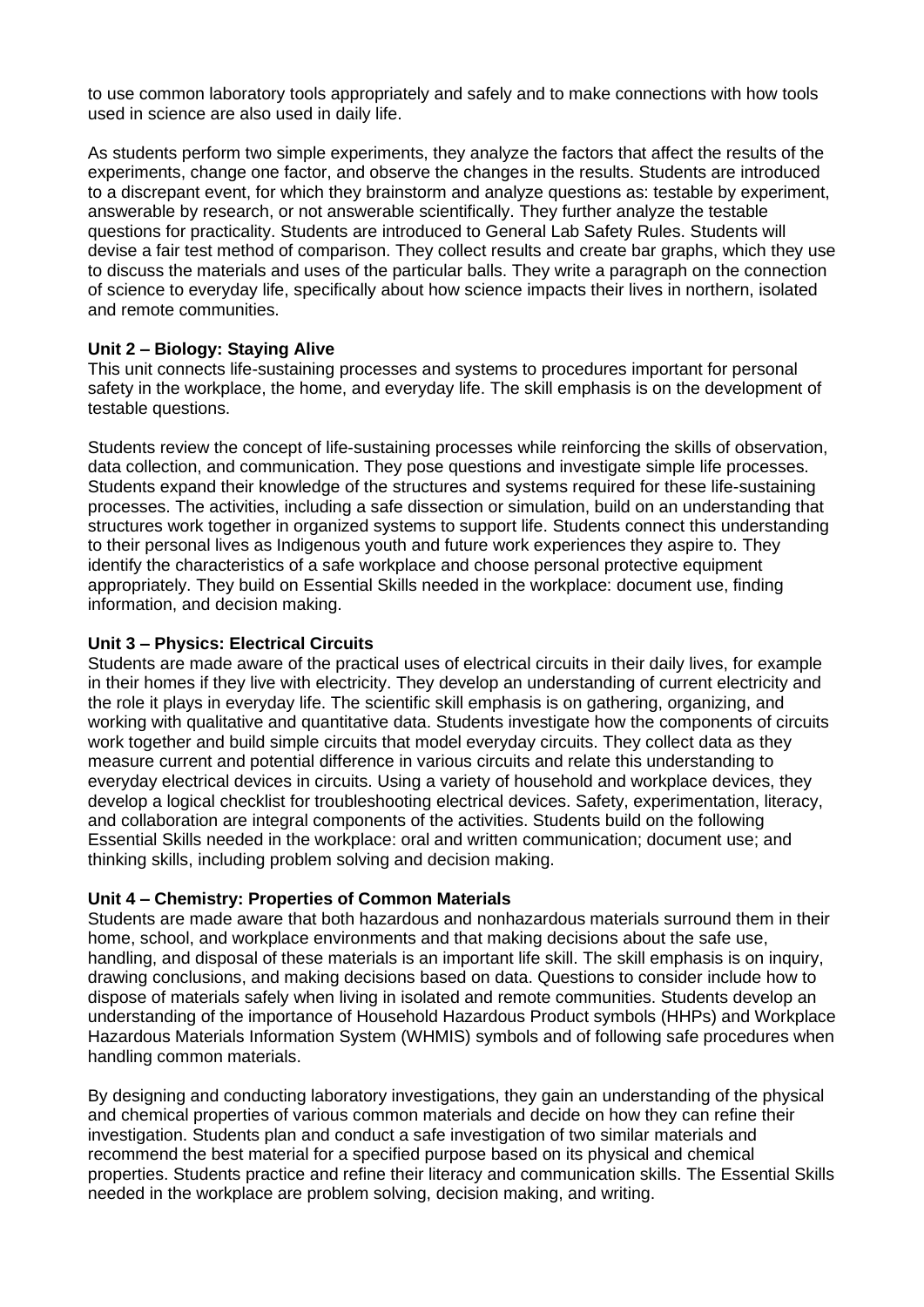#### **Unit 5 – Making Personal Decisions**

Students demonstrate the laboratory and technical inquiry skills, communication skills, and the concept of "fair test" that they developed throughout the course. By investigating a personally chosen topic that's relevant to their lives as Indigenous youth in northern communities, students collect qualitative and quantitative data through scientific investigations, research a product of their choice, and provide a recommendation for choosing a product.

Students use existing product comparisons to review questioning skills for decision making. They submit a proposal outlining the questions they plan to test and focus on the design of the personal investigation. Students carry out their investigation, evaluate and refine their investigation, and make recommendations. They summarize their investigations and recommendations in a report. Throughout the process, they self-assess and receive teacher and peer feedback to improve their final product.

## *Teaching/Learning Strategies*

This course is organized into an eight-week series of lessons and activities that is presented to students in remote northern communities via the internet. The eighth week is used for course consolidation, review, and the final examination. Teacher and students communicate over the internet through timely activity feedback, emails, messages, video and audio calls. Classroom mentors assume the role of liaison between the teacher and student while also supporting a holistic approach to motivate, engage and support each individual student.

A variety of strategies will be used in the online delivery of this course. Some instructional strategies include:

- Direct instructor from mentor
- Interactive lessons (videoconference)
- On-line instruction (self-paced lessons)
- Demonstration (both laboratory work in the classroom as well as animated on-line demonstrations)
- Case study
- Field trips for data collection
- Internet research
- Group work
- Independent Study Units (ISU's)
- Interviews of local individuals

Learning goals will be discussed at the beginning of each assignment and success criteria will be provided to students. The success criteria are used to develop the assessment tools in this course, including rubrics and checklists.

### *Evaluation*

The final grade will be determined as follows (Ontario Ministry of Education, 2010):

- Seventy per cent of the grade will be based on evaluation conducted throughout the course. This portion of the grade should reflect the student's most consistent level of achievement throughout the course, although special consideration should be given to more recent evidence of achievement.
- Thirty percent of the grade will be based on a final evaluation administered at or towards the end of the course. This evaluation will be based on evidence from one or a combination of the following: an examination, a performance, an essay, and/or another method of evaluation suitable to the course content. The final evaluation allows the student an opportunity to demonstrate comprehensive achievement of the overall expectations for the course (p. 41).

Ontario Ministry of Education. (2010). *Growing success: Assessment, evaluation and reporting in Ontario schools*. Toronto ON: Queen's Printer for Ontario.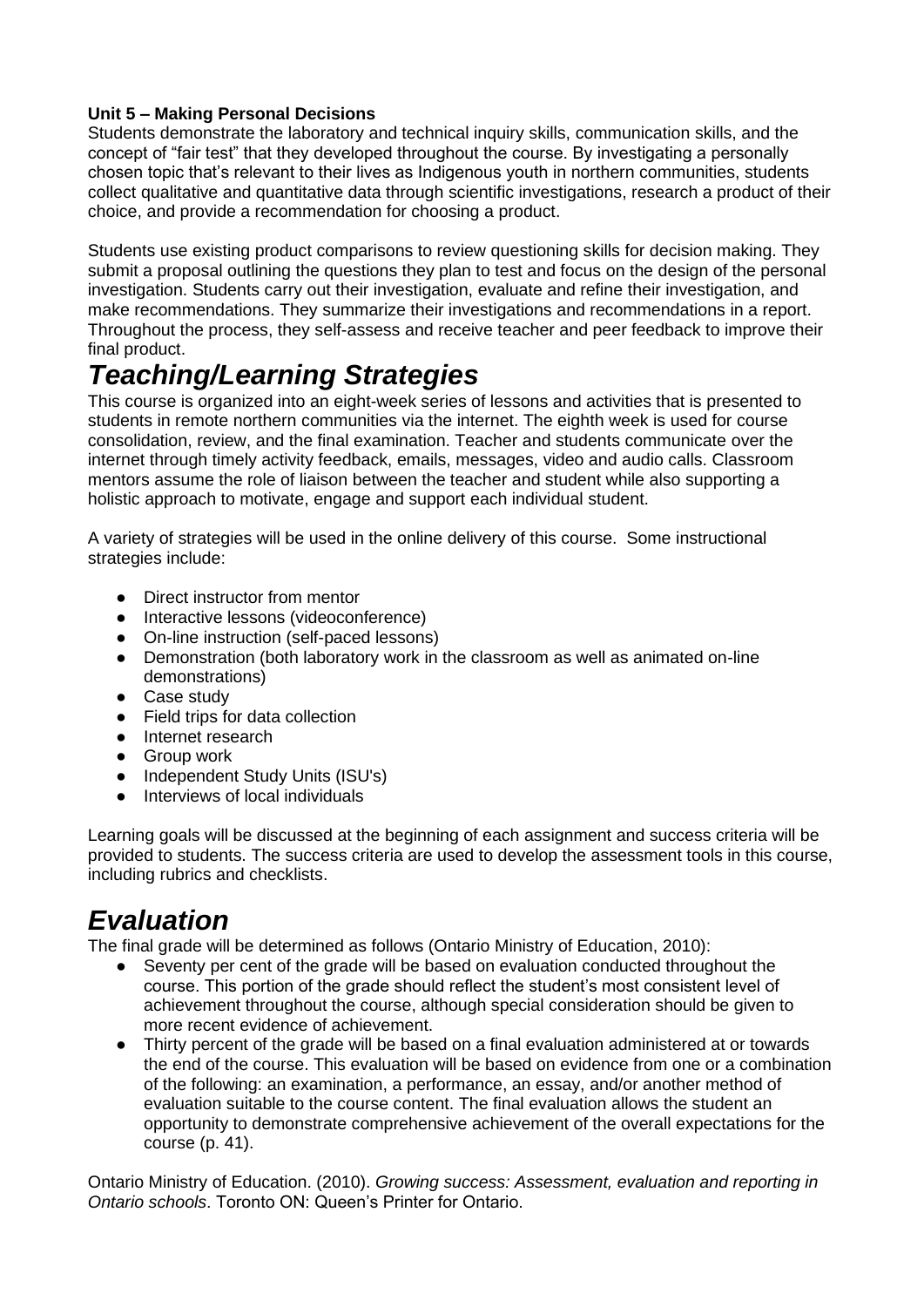| <b>Type of</b><br><b>Assessme</b><br>nt | Category                                                                                                                                                                                                                                                                | <b>Details</b>                                                                                                                                                                                                                                                         |                                      | Weig<br>hting<br>(%)<br>18 |
|-----------------------------------------|-------------------------------------------------------------------------------------------------------------------------------------------------------------------------------------------------------------------------------------------------------------------------|------------------------------------------------------------------------------------------------------------------------------------------------------------------------------------------------------------------------------------------------------------------------|--------------------------------------|----------------------------|
| <b>Term Work</b><br>(70%)               | Knowledge/<br>Understandin<br>g                                                                                                                                                                                                                                         | Illustrate how science is a part of daily life.<br>Explain the systems and processes required by simple and<br>complex organisms to sustain life.<br>Describe the characteristics of electrical circuits.                                                              |                                      |                            |
|                                         | Thinking                                                                                                                                                                                                                                                                | Use appropriate scientific skills, tools, and safety<br>procedures to investigate problems.<br>Investigate the physical and chemical properties of<br>common materials through laboratory activities.<br>Investigate simple electrical circuits, using safe practices. |                                      |                            |
|                                         | Communicati<br>on                                                                                                                                                                                                                                                       | Communication of information and ideas.<br>Use of scientific terminology, symbols, conventions and<br>standard (SI) units.<br>Use of various forms of communication.<br>Use of information technology for scientific purposes.                                         |                                      |                            |
|                                         | Application<br>Analysis of social and economic issues involving science<br>and technology.<br>Assessment of impacts of science and technology on the<br>environment.<br>Proposing courses of practical action in relation to science-<br>and technology-based problems. |                                                                                                                                                                                                                                                                        |                                      | 19                         |
| Final<br>Evaluation<br>(30%)            | Culminating<br>Activity<br>(15%)                                                                                                                                                                                                                                        | The cumulative activity is made up of two<br>parts where all of the skills learned<br>T<br>throughout the course will be demonstrated.<br>$\overline{\text{c}}$<br>$\overline{A}$                                                                                      | K/U                                  | 5                          |
|                                         |                                                                                                                                                                                                                                                                         |                                                                                                                                                                                                                                                                        |                                      | 4                          |
|                                         |                                                                                                                                                                                                                                                                         |                                                                                                                                                                                                                                                                        |                                      | 6                          |
|                                         |                                                                                                                                                                                                                                                                         |                                                                                                                                                                                                                                                                        |                                      | 5                          |
|                                         | Exam<br>(15%)                                                                                                                                                                                                                                                           | The final exam consists of a series of short<br>problems and scenarios where the students<br>will be able to use the skills and knowledge<br>gained in the course.                                                                                                     | K/U                                  | 2.5                        |
|                                         |                                                                                                                                                                                                                                                                         |                                                                                                                                                                                                                                                                        | $\mathsf T$<br>$\overline{\text{C}}$ | $\mathbf 2$<br>3           |
|                                         |                                                                                                                                                                                                                                                                         |                                                                                                                                                                                                                                                                        | A                                    | 2.5<br>100                 |
| <b>TOTAL</b>                            |                                                                                                                                                                                                                                                                         |                                                                                                                                                                                                                                                                        |                                      |                            |

### *Assessment/Evaluation Strategies*

A variety of assessment and evaluation methods, strategies and tools are required as appropriate to the expectation being assessed. These include diagnostic, formative, and summative within the course and within each unit.

Assessment *for* learning and assessment *as* learning is obtained through a variety of means, including the following:

- Pre-unit subject assessment, discussion, KWL, mind-maps, prior student records, surveys,anecdotal records, check lists (performance observed, self-assessment), rubrics (what to demonstrate and how they will be assessed).
- Students are given specific, descriptive, and timely feedback: they can assess their own learning and become active participants (Assessment as learning.)
- Online submissions, Rubrics (general and task specific), Projects, Drawing or Map-making (photographed for submission) , Surveys, Worksheets, Reports, Performance Tasks, Achievement chart, Field Observations
- Labs, experiments, Independent Study Units (ISU's), group work.
- Assignments: written submissions; audio, visual presentation, software program results (i.e., virtual chemistry and electricity submissions) and models.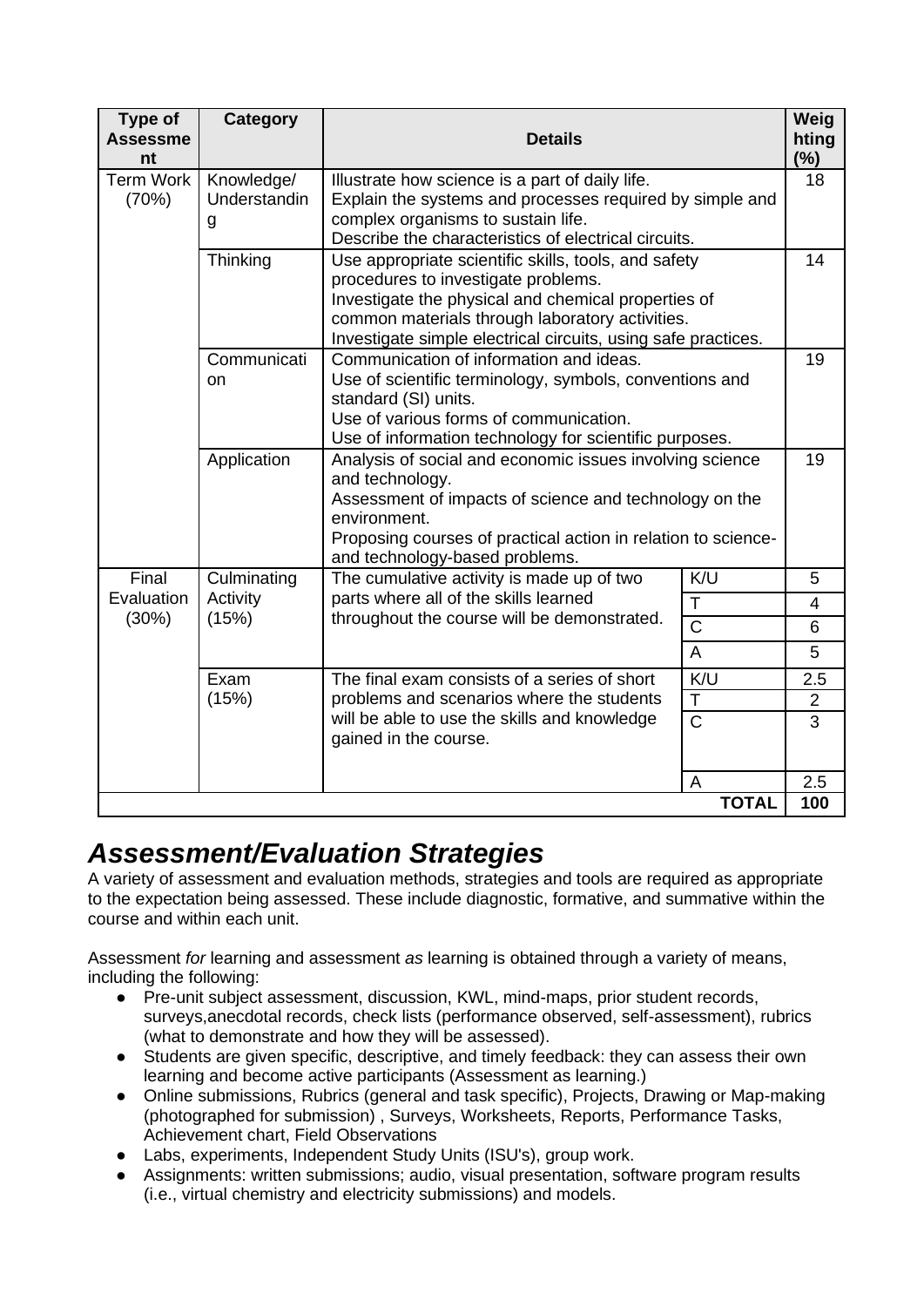● Performance (i.e., safe use of scientific equipment, proper use of equipment to collect, organize and analyze data).

Evidence of student achievement (assessment *of* learning) is collected from various sources, including the following:

- Observation of individual contribution in a group labs
- Conversations with students
- Ongoing observations of most consistent work, with consideration given to most recent work
- Culminating Activity
- Final exam

The Ministry of Education's 2010 document, *Growing Success*, outlines the seven fundamental principles that guide best practice in the assessment and evaluation of students. KiHS teachers use practices that:

- are fair, transparent, and equitable for all students;
- support all students, including those with special education needs, those who are learning the language of instruction (English or French), and those who are First Nation, Métis, or Inuit;
- are carefully planned to relate to the curriculum expectations and learning goals and, as much as possible, to the interests, learning styles and preferences, needs, and experiences of all students;
- are communicated clearly to students and parents at the beginning of the course and at other points throughout the school year or course;
- are ongoing, varied in nature, and administered over a period of time to provide multiple opportunities for students to demonstrate the full range of their learning;
- provide ongoing descriptive feedback that is clear, specific, meaningful, and timely to support improved learning and achievement;
- develop students' self-assessment skills to enable them to assess their own learning, set specific goals, and plan next steps for their learning (p.6).

### *Resources*

Association for the Advancement of Science. (n.d.). Home.<https://www.aaas.org/>

Consumer Search. (n.d.). *Home*.<https://www.consumersearch.com/>

Gizmos. (n.d.). Home. <https://gizmos.explorelearning.com/>

Government of Canada. (2020, Jan. 22). Workplace Hazardous Materials Information System (WHMIS). [https://www.canada.ca/en/health-canada/services/environmental-workplace](https://www.canada.ca/en/health-canada/services/environmental-workplace-health/occupational-health-safety/workplace-hazardous-materials-information-system.html)[health/occupational-health-safety/workplace-hazardous-materials-information-system.html](https://www.canada.ca/en/health-canada/services/environmental-workplace-health/occupational-health-safety/workplace-hazardous-materials-information-system.html)

Government of Canada. (2021, June 17). *Canadian Space Agency*. [https://www.asc](https://www.asc-csa.gc.ca/eng/)[csa.gc.ca/eng/](https://www.asc-csa.gc.ca/eng/)

How Stuff Works. (n.d.). Home[.https://www.howstuffworks.com/](https://www.howstuffworks.com/)

Ontario Ministry of Education. (n.d.). *Indigenous education strategy.* <http://www.edu.gov.on.ca/eng/aboriginal/>

Ontario Ministry of Education. (2008). The Ontario curriculum, grades 9 and 10: Science. [http://www.edu.gov.on.ca/eng/curriculum/secondary/science910\\_2008.pdf](http://www.edu.gov.on.ca/eng/curriculum/secondary/science910_2008.pdf)